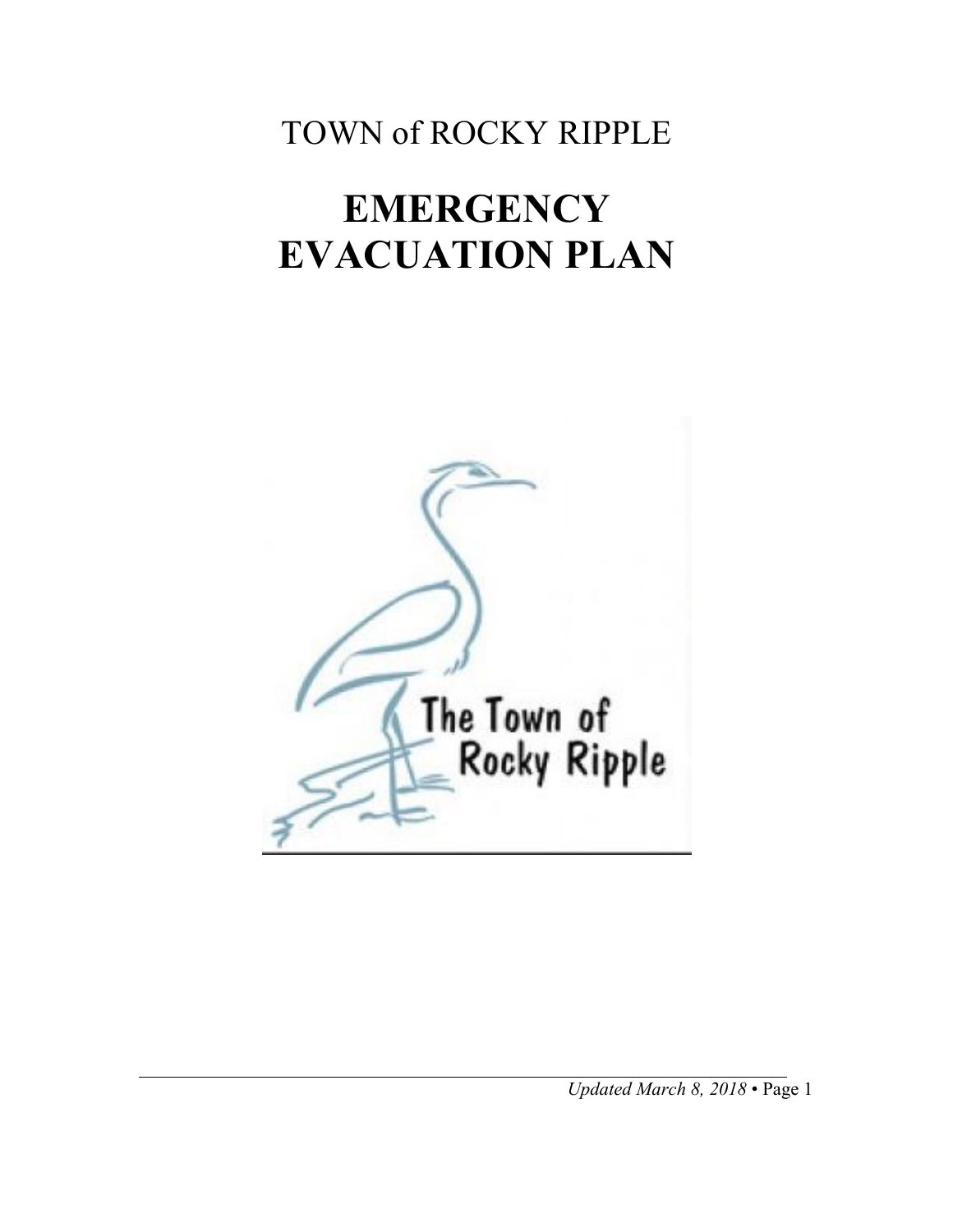Page Intentionally Left Blank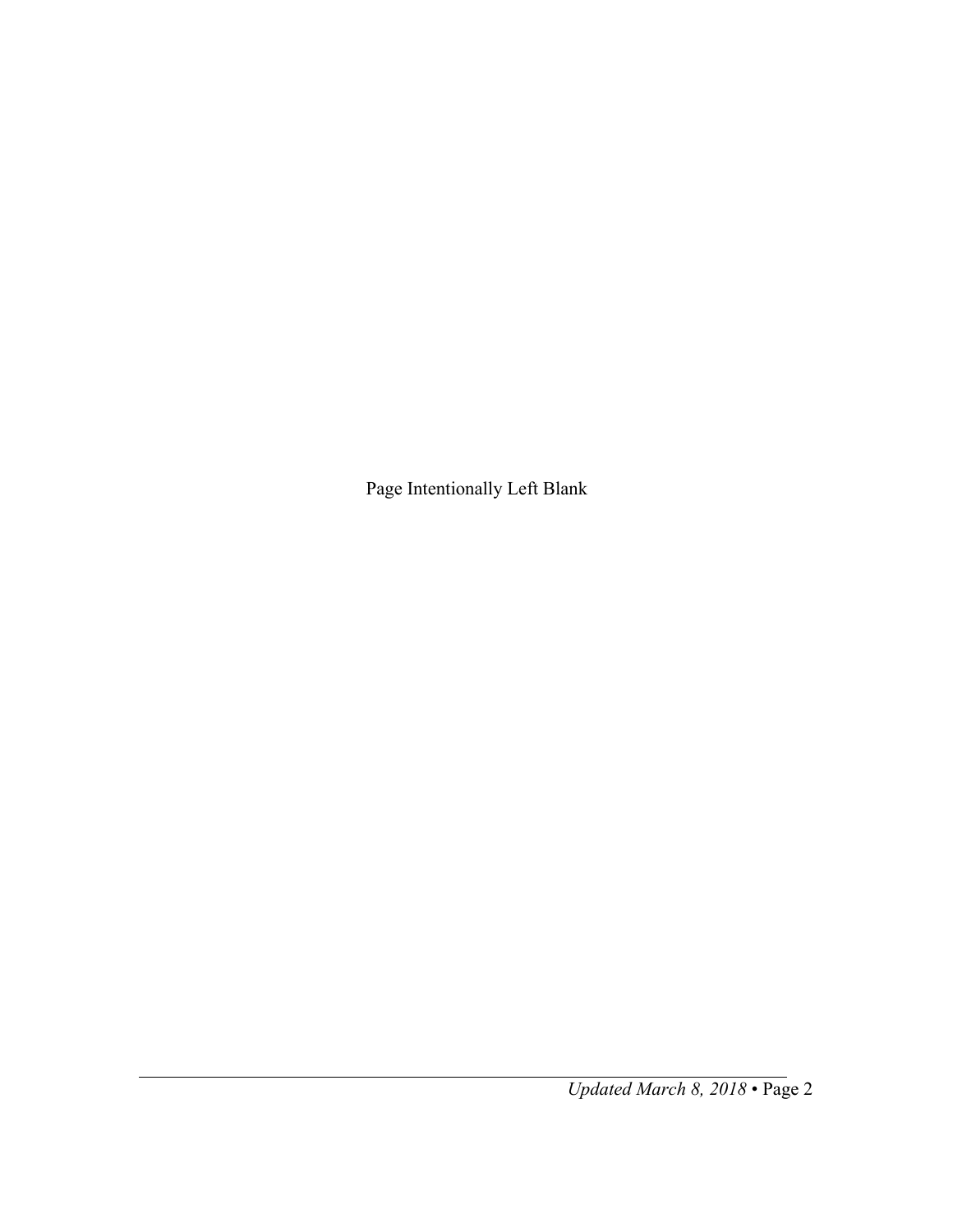# **Table of Contents**

| <b>DEFINITIONS</b>                             | $\overline{3}$ |
|------------------------------------------------|----------------|
| <b>RECORD OF PLAN CHANGES</b>                  | 3              |
| <b>RECORD OF PLAN DISTRIBUTION</b>             | 5              |
| <b>PURPOSE</b>                                 | 6              |
| <b>SCOPE</b>                                   | 6              |
| <b>MAINTENANCE</b>                             | 6              |
| <b>TRIGGERS AND ACTIVATION</b>                 | $\overline{7}$ |
| <b>AGENCIES LIST</b>                           | 8              |
| <b>NOTIFICATIONS</b>                           | 8              |
| <b>EVACUATION STRATEGY AND TRAFFIC CONTROL</b> | 8              |
| <b>SHELTERING AND CARE</b>                     | 9              |
| <b>RECOVERY</b>                                | 9              |

### <span id="page-2-0"></span>**Definitions**

<span id="page-2-1"></span>CERT: Community Emergency Response Team EOC: Emergency Operations Center ICP: Incident Command Post RREM: Rocky Ripple Emergency Management

*Updated March 8, 2018* • Page 3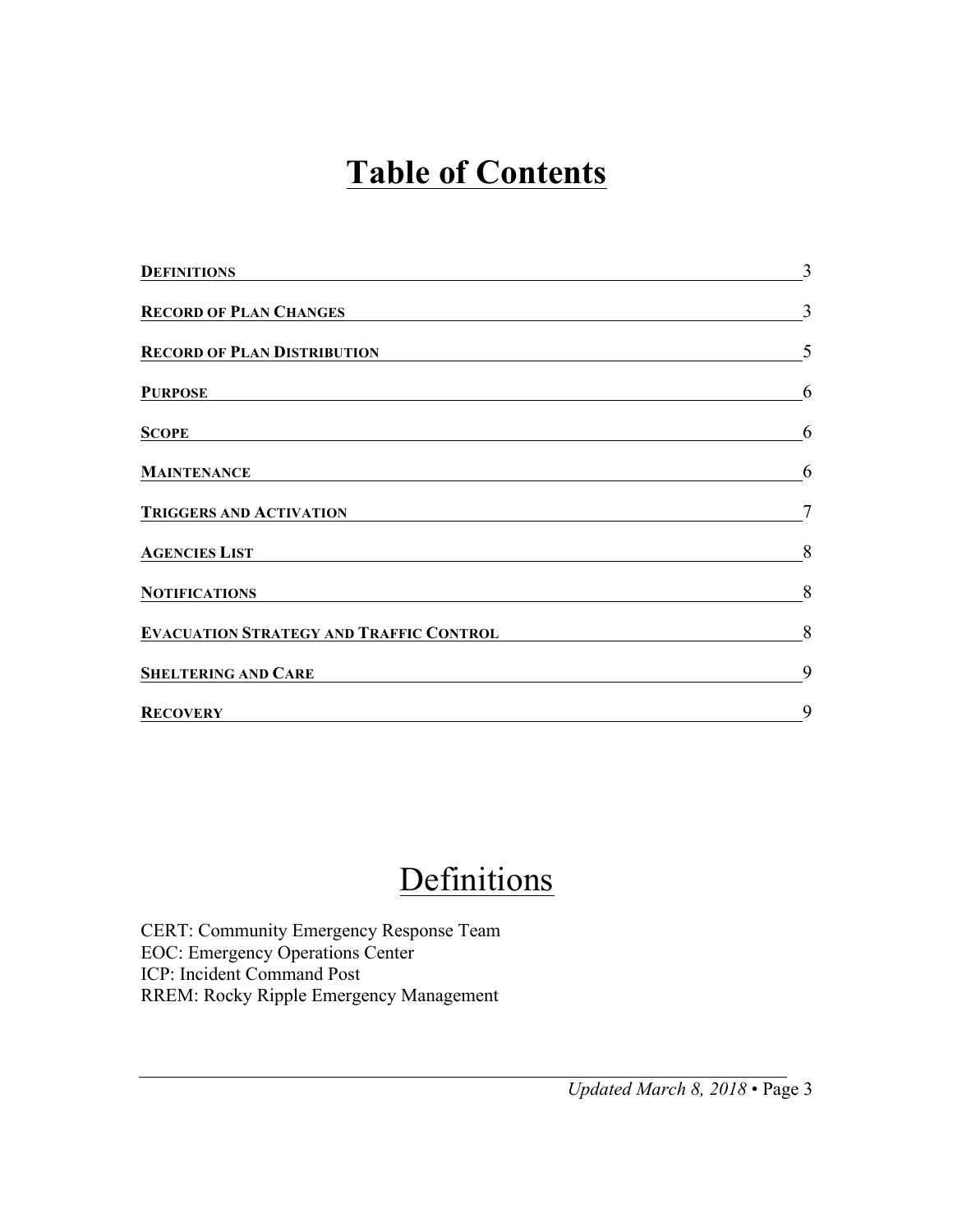# Record of Plan Changes

| Description | <b>Date</b> | <b>Authorized Signature</b> |
|-------------|-------------|-----------------------------|
|             |             |                             |
|             |             |                             |
|             |             |                             |
|             |             |                             |
|             |             |                             |
|             |             |                             |
|             |             |                             |
|             |             |                             |
|             |             |                             |
|             |             |                             |
|             |             |                             |
|             |             |                             |
|             |             |                             |
|             |             |                             |
|             |             |                             |
|             |             |                             |
|             |             |                             |
|             |             |                             |
|             |             |                             |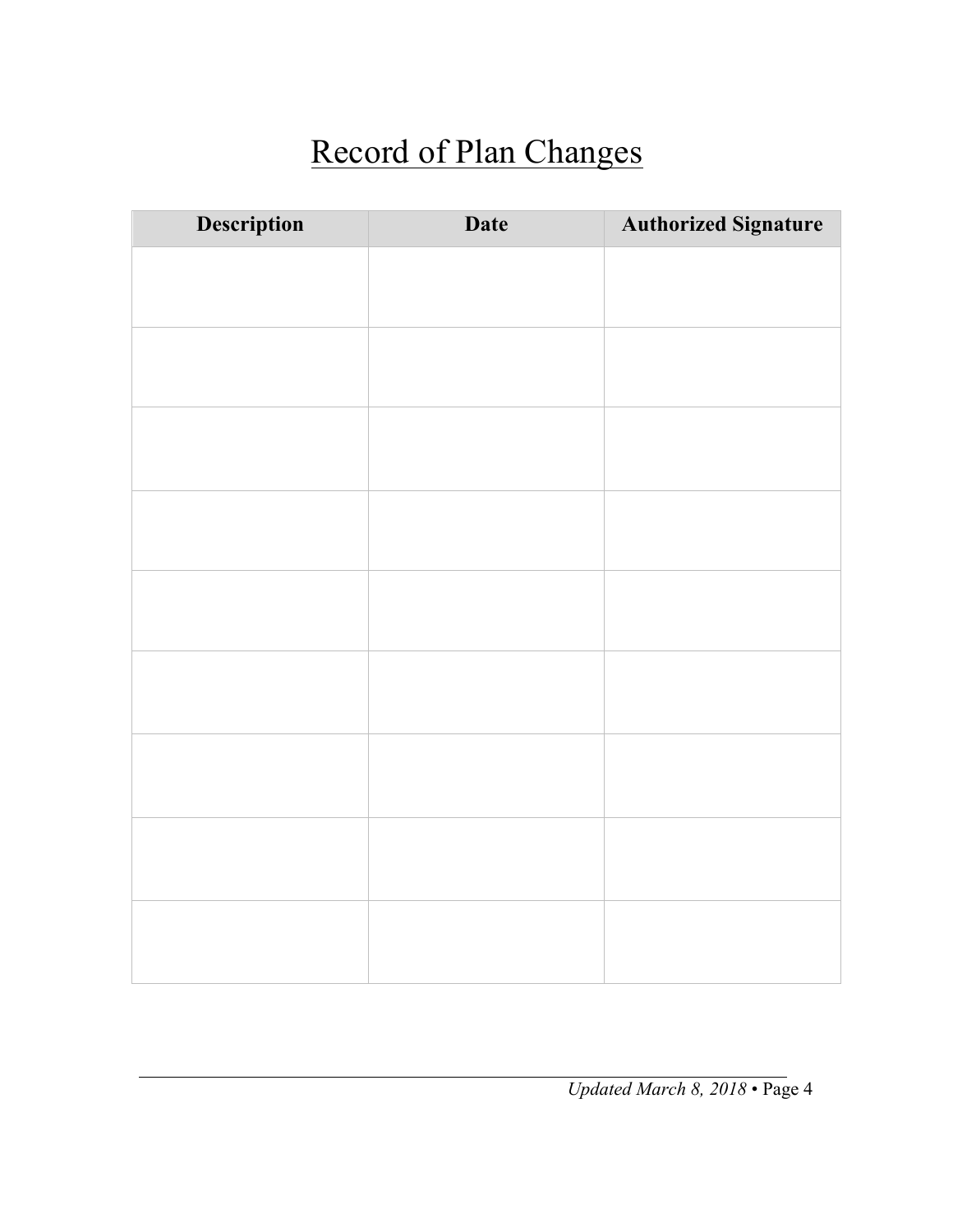# <span id="page-4-0"></span>Record of Plan Distribution

| <b>Date</b> | Agency | Receiver | <b>Method</b> |
|-------------|--------|----------|---------------|
|             |        |          |               |
|             |        |          |               |
|             |        |          |               |
|             |        |          |               |
|             |        |          |               |
|             |        |          |               |
|             |        |          |               |
|             |        |          |               |
|             |        |          |               |
|             |        |          |               |
|             |        |          |               |
|             |        |          |               |
|             |        |          |               |
|             |        |          |               |
|             |        |          |               |
|             |        |          |               |
|             |        |          |               |
|             |        |          |               |
|             |        |          |               |
|             |        |          |               |
|             |        |          |               |
|             |        |          |               |
|             |        |          |               |
|             |        |          |               |
|             |        |          |               |
|             |        |          |               |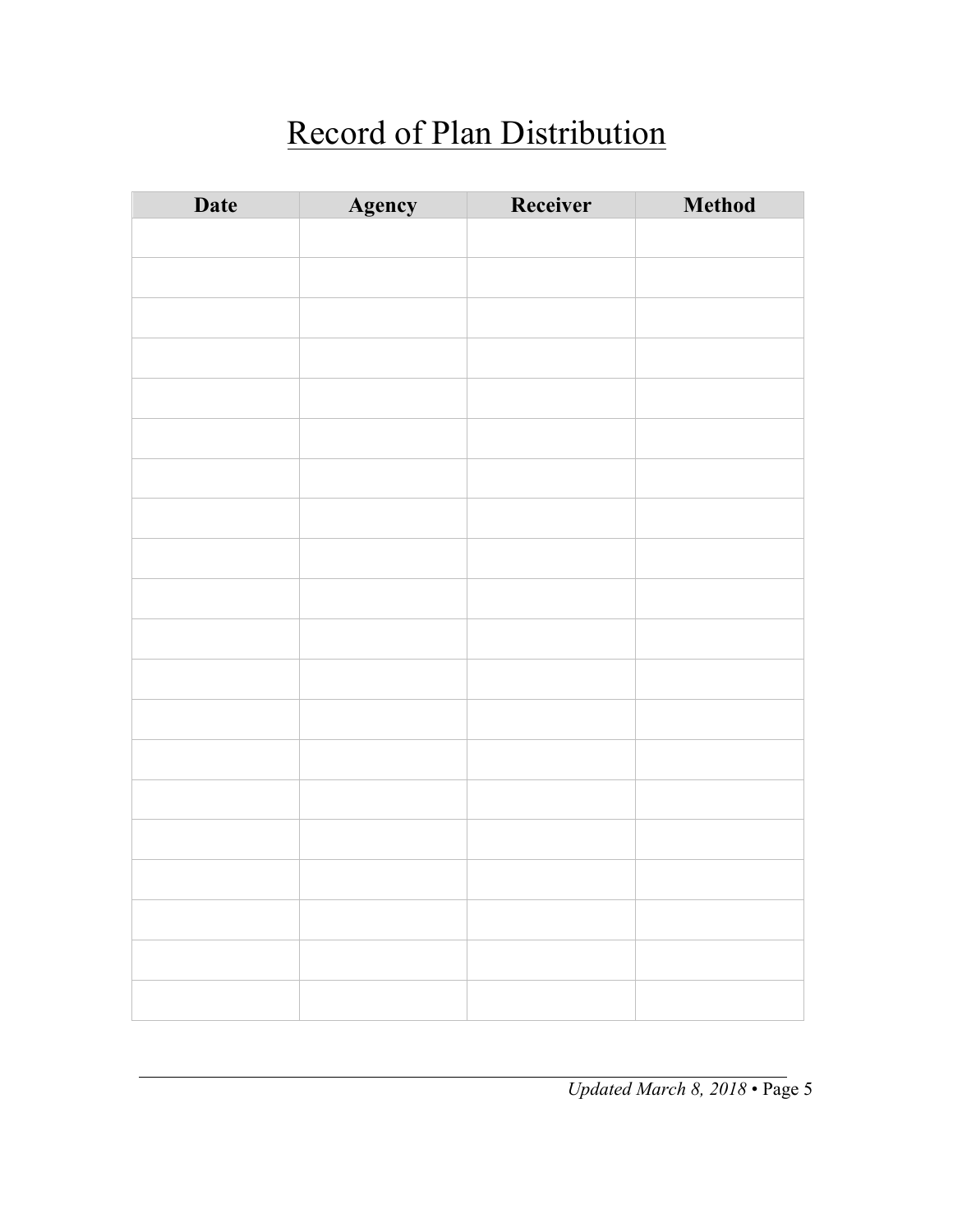#### <span id="page-5-0"></span>Purpose

The purpose of this plan is to establish standard protocols for implementing a mass evacuation from an area which, shall be within the following boundaries: Most northern part of Rocky Ripple (corner of Ripple Road and Canal Street and all areas in between to the southernmost part of Rocky Ripple (Riverview Drive). This defined area shall hereinafter be referred to as the "evacuation area." The plan lists specific responsibilities of Rocky Ripple Emergency Management (RREM) and citizens involved in the coordinated response effort as it pertains to the evacuation. Due to the uncertainty of an actual evacuation, this plan is not a script, but rather a starting point, to be adjusted as the situation dictates and as facts replace planning assumptions.

#### <span id="page-5-1"></span>Scope

This is strictly a White River flood response and evacuation plan written by the Rocky Ripple Emergency Management personnel with the sole purpose of giving the citizens of Rocky Ripple the most advanced and accurate flood warnings possible to allow for safe evacuation. This plan is formed in collaboration with local universities, non-government organizations (NGO) and local public safety agencies.

#### <span id="page-5-2"></span>Maintenance

The RREM committee shall review this plan annually. Should a change be necessary, the RREM shall convene to discuss the recommended changes. It is suggested that local drills, tabletop exercises, functional exercises, and full-scale exercises periodically be performed based on the hazards faced by this jurisdiction to validate the existing evacuation plan.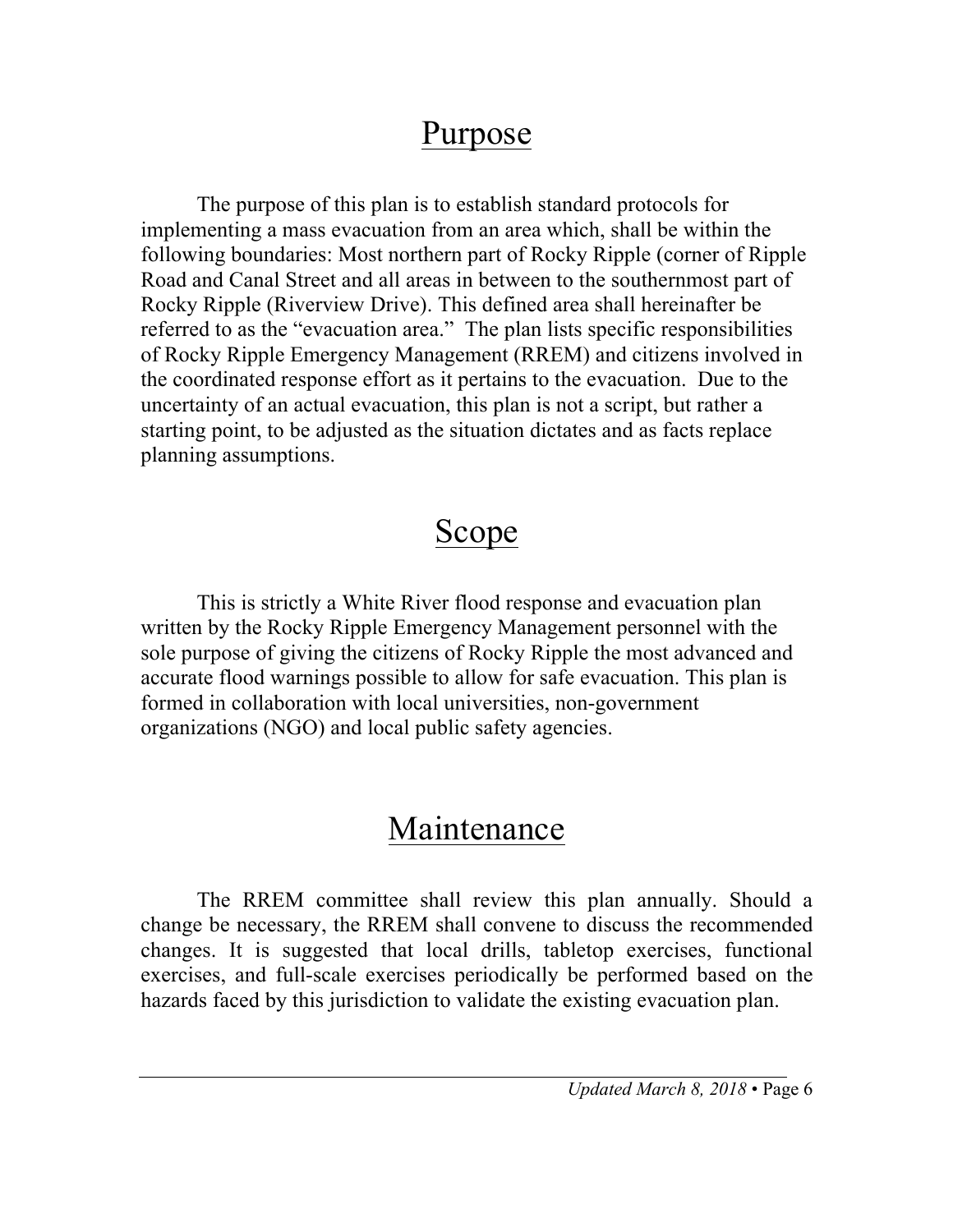# <span id="page-6-0"></span>Triggers and Activation

When certain weather events are projected by the local National Weather Service (NWS) that can lead to flooding of the White River, the RREM shall begin monitoring the Nora flood gauge via the [National](http://water.weather.gov//ahps2/hydrograph.php?wfo=ind&gage=nori3&view=1,1,1,1,1,1,1,1) [Weather Service's Advance Hydrologic Prediction Service](http://water.weather.gov//ahps2/hydrograph.php?wfo=ind&gage=nori3&view=1,1,1,1,1,1,1,1). Currently the Rocky Ripple gauge reads about 4 feet below the Nora Station. Projected Rocky Ripple levels of 8 to 12 feet (Nora Station: 12 to 16 feet) above normal shall activate Phase Yellow and be the prelude to the cascade of alerts listed below. (http://bit.ly/2gHvXLP)

**Phase Yellow**-Projected readings of 8 to 12 feet and rising on the Rocky Ripple gauge (Nora Station: 12 to 16 feet). Yellow placards are to be placed in the town notification boxes located at the intersections of  $52<sup>nd</sup>$  Street and Byram Avenue and  $53<sup>rd</sup>$  Street and Sunset Avenue.

**Phase Orange-Projected readings of 12-15 feet and rising (Nora Station: 16** to 19 feet) and rising. Orange placards are to be placed in the town notification boxes. RREM will prepare the Town Hall for flooding by moving emergency equipment to higher ground. Rocky Ripple CERT is placed on stand-by. All RREM personnel are contacted and put on stand-by. RREM personnel shall be prepared to send out emergency alert to local authorities as well as to the residents of Rocky Ripple.

**Phase Red-Breach** is imminent, critical status, readings of 15 feet and rising (Nora Station: 19 or more feet). Red placards shall be placed in the information boxes. The EOC shall be activated as well as the Rocky Ripple CERT. Send out alert notifications.

**Phase Purple-Breach is in progress.** Emergency evacuation horn will be activated if possible and all residents will be notified to evacuate. Emergency evacuation notifications will be sent to residents and local authorities. The ICP will be established and the incident command system will be used in conjunction with NIMS standards until Indianapolis authorities assume control.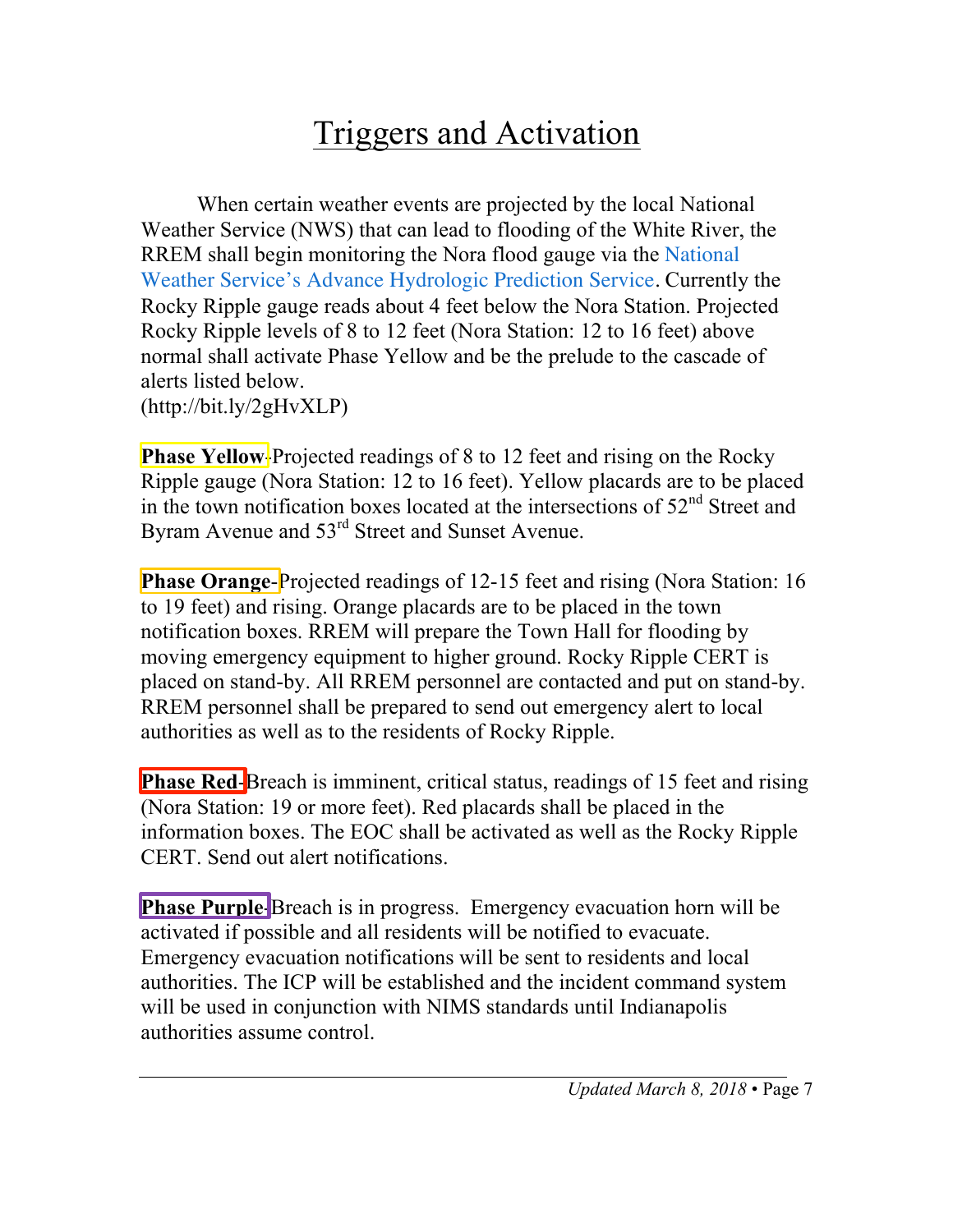# <span id="page-7-0"></span>Agencies Contact List

| Agency                     | <b>Name</b>     | Contact                           | Role                |
|----------------------------|-----------------|-----------------------------------|---------------------|
| Rocky Ripple Town          | Jill Morris     | 317-408-0524                      | Advisory            |
| Council                    |                 |                                   |                     |
| <b>IMPD North District</b> | Commander       | 3120 E 30 <sup>th</sup> St. 46208 | Traffic / Site      |
|                            | Joshua Barker   | 317-327-6100                      | Security            |
| <b>Butler Police</b>       | Chief           | 317-940-9396 or 911               | Traffic / Site      |
| Department                 | John Conley     |                                   | Security            |
| <b>IFD</b> Station         |                 | 317-924-9415                      | Response / Rescue / |
| Station 14                 |                 |                                   | Medical             |
| <b>RREM</b>                | Marshal Michael | 317-257-7962                      | Incident Command /  |
|                            | Kiefer          | rrem@rockyripple.co               | Coordination        |
|                            |                 | m                                 |                     |

### <span id="page-7-1"></span>Notifications

An emergency notification list shall be compiled by RREM consisting of street addresses, email addresses and phone numbers. In the event of an emergency evacuation, residents who have volunteered their contact information will receive notifications by phone, email, or in special circumstances, house call.

### <span id="page-7-2"></span>Evacuation Strategy and Traffic Control

In the event of a Phase Purple breach notification, the two inbound lanes into Rocky Ripple will be barricaded. Residents will be allowed to exit across the  $52<sup>nd</sup>$  and  $53<sup>rd</sup>$  Street bridges following regular traffic patterns. No residents will be allowed to return to the Town unless admitted by the Town Marshal following identification. These rules will remain in effect until such time as the agencies of the City of Indianapolis assume control.